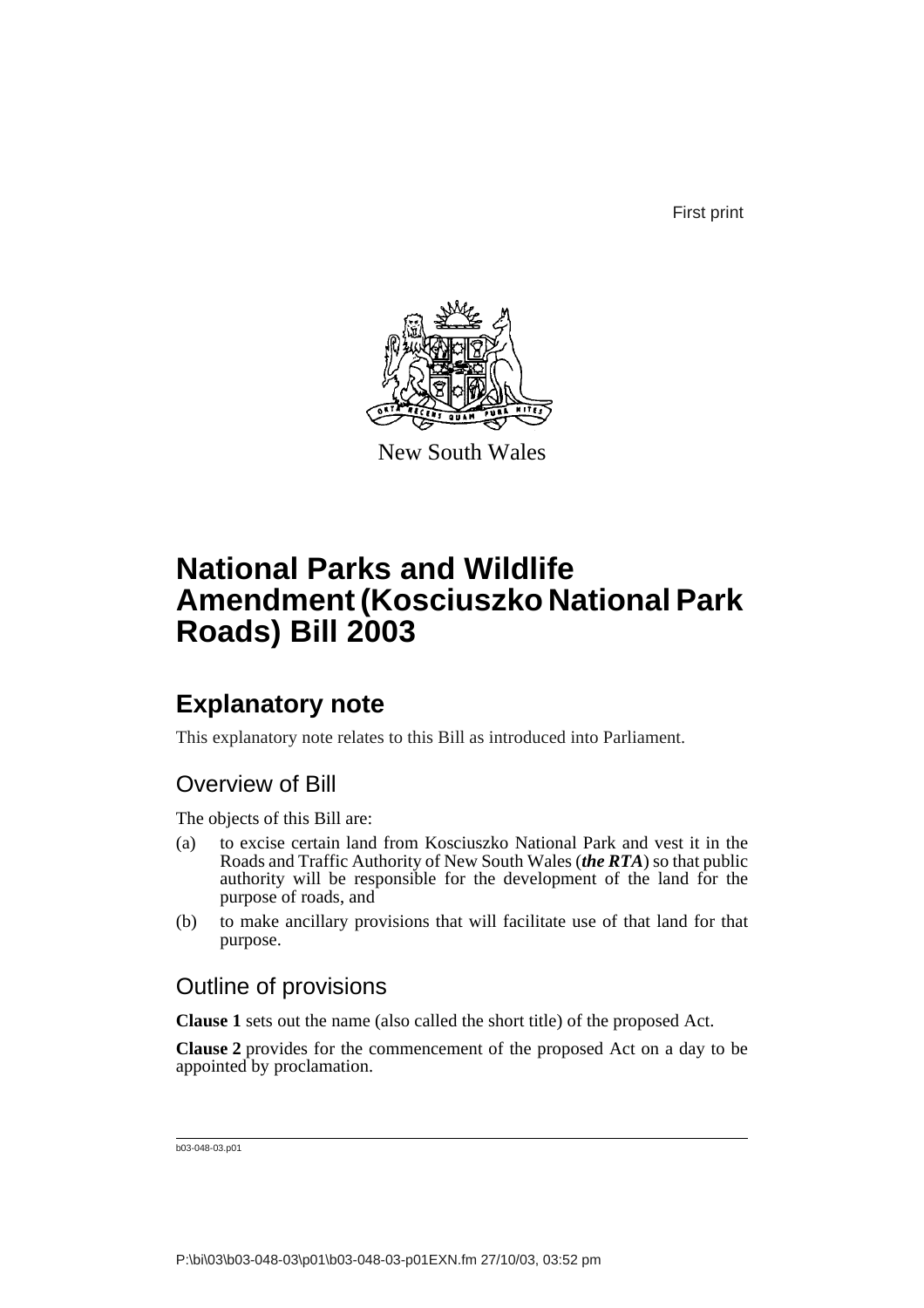Explanatory note

**Clause 3** is a formal provision giving effect to the amendments to the *National Parks and Wildlife Act 1974* set out in Schedule 1.

#### **Schedule 1 Amendments**

**Schedule 1 [1]** inserts a new section 184A into the *National Parks and Wildlife Act 1974* which excises the land within Kosciuszko National Park intended to be used for the Kosciuszko Road and the Alpine Way and vests that land in the RTA. On the vesting, the reservation of that land as national park is revoked and any other existing estates or interests that affected the land, other than any native title rights and interests, are discharged. The land is also excepted from any existing leases that would otherwise affect it, and no compensation is payable in that regard.

A right to enter adjoining or adjacent land is conferred on persons authorised by the RTA to carry out activities concerned with road building, drainage and maintenance, including the setting up of monitoring devices.

Provisions of the *National Parks and Wildlife Act 1974* that relate to the collection of fees for use of the national park will continue to apply to the excised land.

**Schedule 1 [2]** inserts a new Schedule 16 into the Act which specifies the excised land.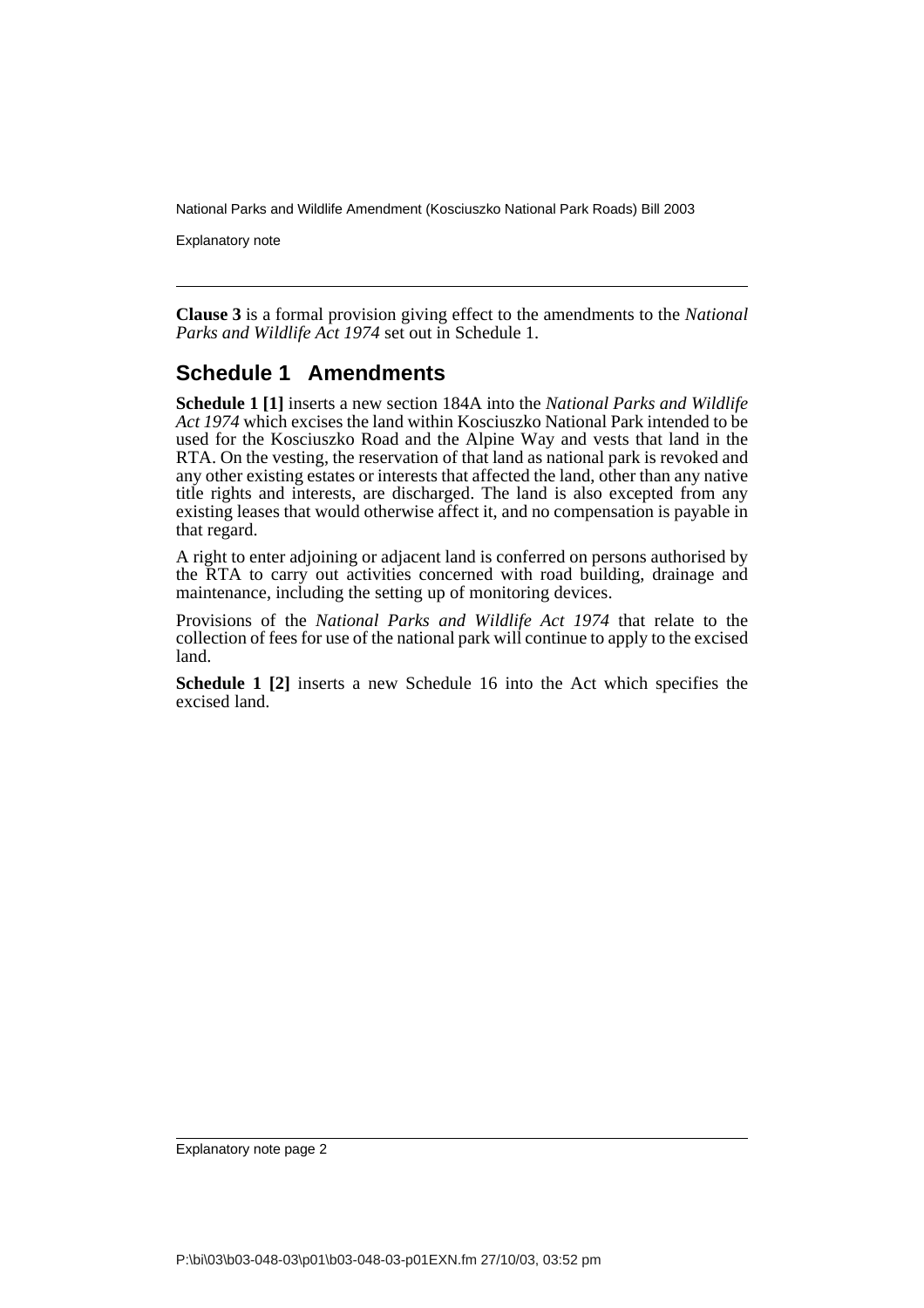First print



New South Wales

## **National Parks and Wildlife Amendment (Kosciuszko National Park Roads) Bill 2003**

### **Contents**

|                                                         | Page |
|---------------------------------------------------------|------|
| Name of Act                                             |      |
| 2 Commencement                                          |      |
| Amendment of National Parks and Wildlife Act 1974 No 80 | -2   |
| Schedule 1 Amendments                                   |      |

b03-048-03.p01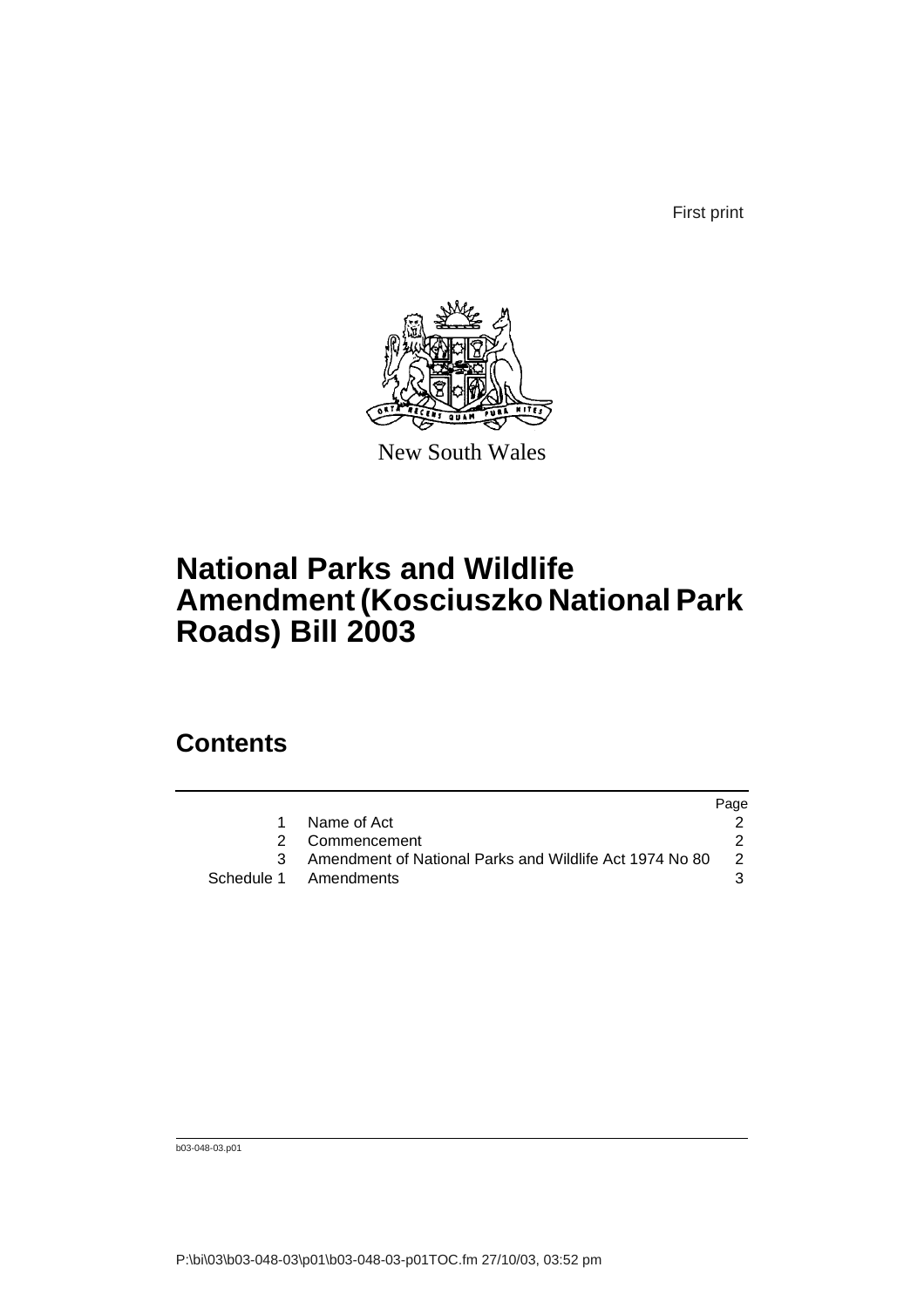**Contents** 

Page

Contents page 2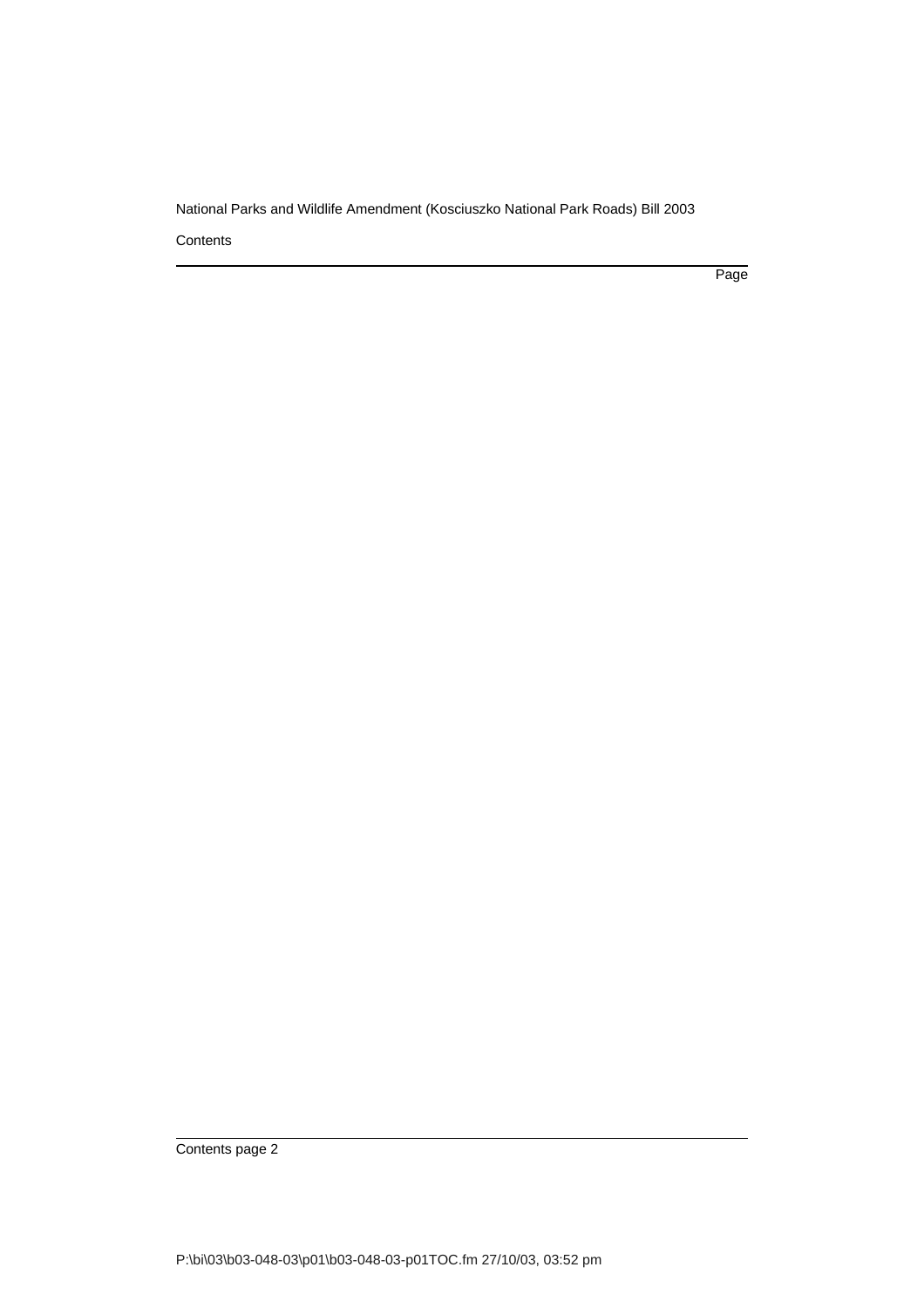

New South Wales

## **National Parks and Wildlife Amendment (Kosciuszko National Park Roads) Bill 2003**

No , 2003

#### **A Bill for**

An Act to amend the *National Parks and Wildlife Act 1974* so as to excise land from Kosciuszko National Park to be used for roads; and for other purposes.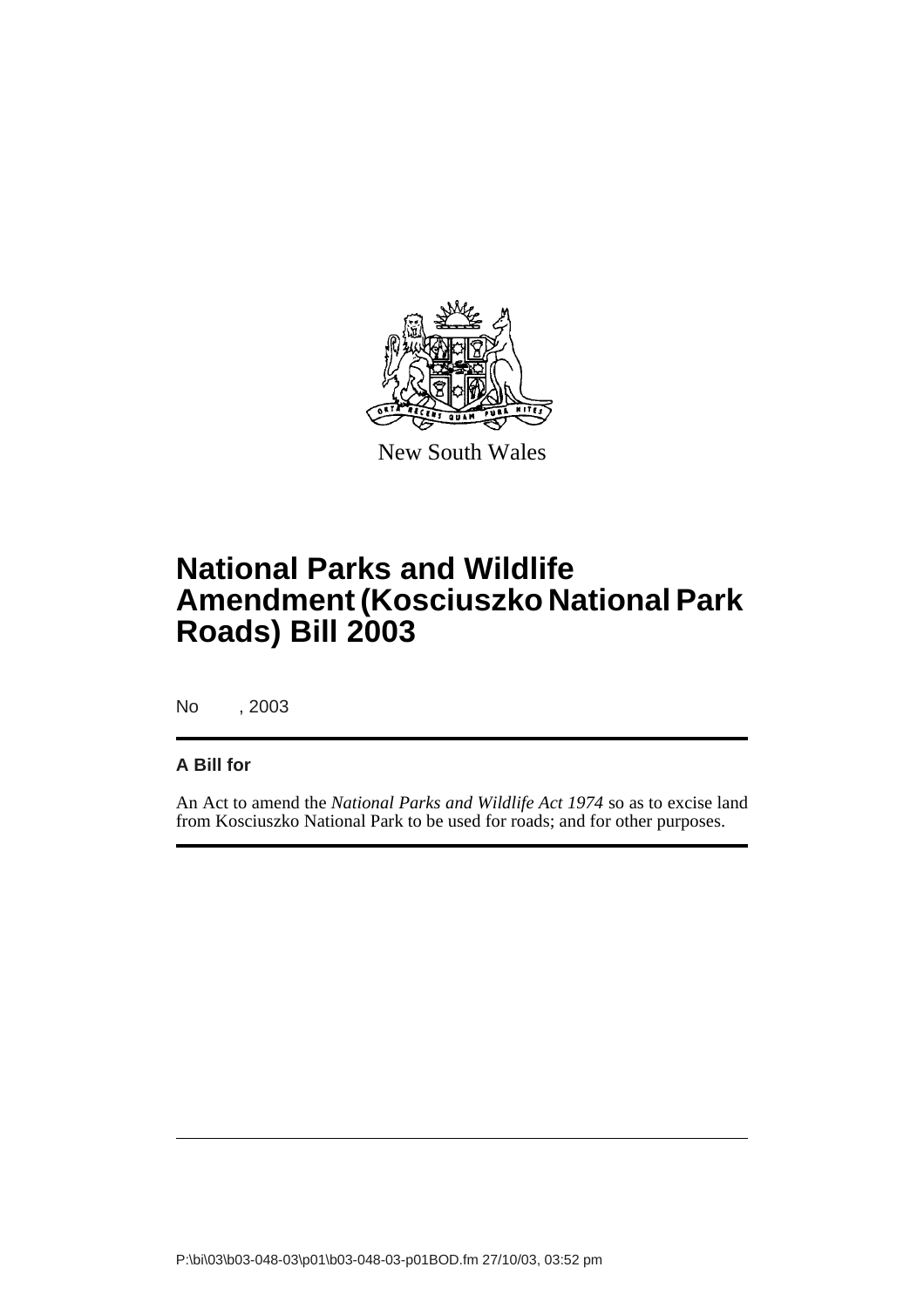<span id="page-5-2"></span><span id="page-5-1"></span><span id="page-5-0"></span>

|              | The Legislature of New South Wales enacts:                                                          |                     |
|--------------|-----------------------------------------------------------------------------------------------------|---------------------|
| 1            | Name of Act                                                                                         | 2                   |
|              | This Act is the National Parks and Wildlife Amendment (Kosciuszko<br>National Park Roads) Act 2003. | 3<br>$\overline{4}$ |
| $\mathbf{2}$ | <b>Commencement</b>                                                                                 | 5                   |
|              | This Act commences on a day to be appointed by proclamation.                                        | 6                   |
| 3            | Amendment of National Parks and Wildlife Act 1974 No 80                                             | 7                   |
|              | The National Parks and Wildlife Act 1974 is amended as set out in<br>Schedule 1.                    | 8<br>9              |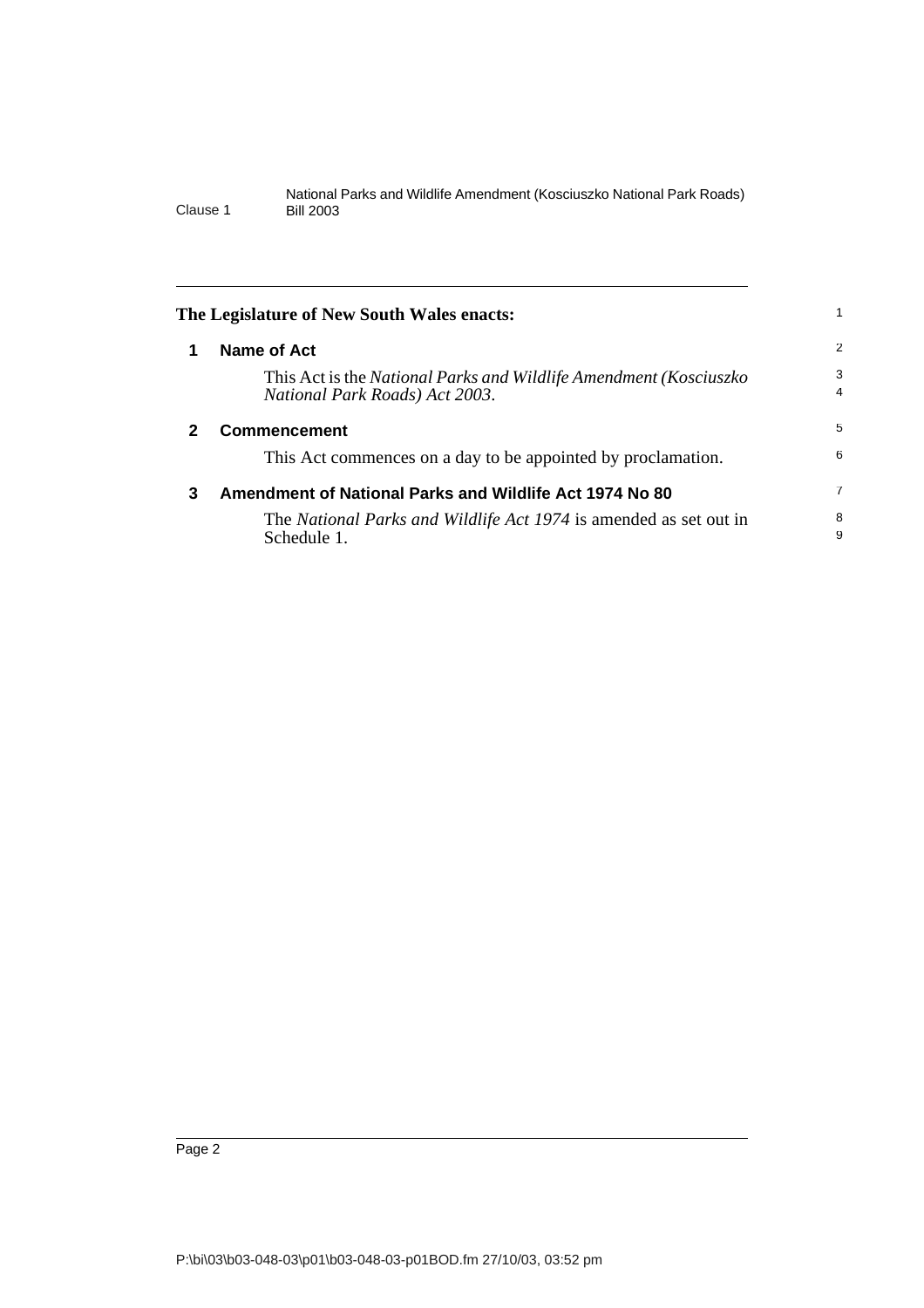Amendments Schedule 1

1

# <span id="page-6-0"></span>**Schedule 1 Amendments**

|      |                     | (Section 3)                                                                                                                                                                                                                                                                                                                                                                                                                                                                                                                                                                                                          | 2                                                        |
|------|---------------------|----------------------------------------------------------------------------------------------------------------------------------------------------------------------------------------------------------------------------------------------------------------------------------------------------------------------------------------------------------------------------------------------------------------------------------------------------------------------------------------------------------------------------------------------------------------------------------------------------------------------|----------------------------------------------------------|
| [1]  | <b>Section 184A</b> |                                                                                                                                                                                                                                                                                                                                                                                                                                                                                                                                                                                                                      | 3                                                        |
|      |                     | Insert after section 184:                                                                                                                                                                                                                                                                                                                                                                                                                                                                                                                                                                                            | 4                                                        |
| 184A |                     | <b>RTA roads within Kosciuszko National Park</b>                                                                                                                                                                                                                                                                                                                                                                                                                                                                                                                                                                     | 5                                                        |
|      | (1)                 | In this section:                                                                                                                                                                                                                                                                                                                                                                                                                                                                                                                                                                                                     | 6                                                        |
|      |                     | <i>the excised land</i> means land in the lots described in<br>Schedule 16.                                                                                                                                                                                                                                                                                                                                                                                                                                                                                                                                          | 7<br>8                                                   |
|      |                     | Note. The plans referred to in Schedule 16 were, when this section<br>commenced, held at the RTA Property and Land Information Branch,<br>Centennial Plaza, Elizabeth Street, Sydney. It is intended that the plans<br>will be registered as deposited plans.                                                                                                                                                                                                                                                                                                                                                        | 9<br>10<br>11<br>12                                      |
|      |                     | the RTA means the Roads and Traffic Authority of New<br>South Wales.                                                                                                                                                                                                                                                                                                                                                                                                                                                                                                                                                 | 13<br>14                                                 |
|      | (2)                 | On the commencement of this section:                                                                                                                                                                                                                                                                                                                                                                                                                                                                                                                                                                                 | 15                                                       |
|      |                     | the reservation under this Act of the excised land as part<br>(a)<br>of Kosciuszko National Park is revoked, and                                                                                                                                                                                                                                                                                                                                                                                                                                                                                                     | 16<br>17                                                 |
|      |                     | the excised land vests in the RTA for an estate in fee<br>(b)<br>simple, freed and discharged from any trusts,<br>obligations, estates, interests and rights-of-way or other<br>easements existing immediately before its vesting.                                                                                                                                                                                                                                                                                                                                                                                   | 18<br>19<br>20<br>21                                     |
|      | (3)                 | Without affecting the generality of subsection (2), any lease<br>or sublease of, or licence relating to, any land that consisted<br>of or included excised land immediately before the vesting of<br>the excised land by this section does not apply to the excised<br>land after the vesting, but is not otherwise affected by the<br>vesting.                                                                                                                                                                                                                                                                      | 22<br>23<br>24<br>25<br>26<br>27                         |
|      | (4)                 | Persons authorised in that behalf by the RTA may enter (and<br>remain for as long as may reasonably be necessary on) land<br>adjoining or adjacent to excised land, with or without<br>vehicles, plant and equipment, after giving reasonable notice<br>to the Director-General and any lessee or sublessee (or, in an<br>emergency, without notice), for the purpose of:<br>building,<br>rebuilding,<br>(a)<br>inspecting,<br>repairing<br><b>or</b><br>maintaining roads on the excised land and ancillary<br>infrastructure (such as drainage works) on the excised<br>land or the adjoining or adjacent land, or | 28<br>29<br>30<br>31<br>32<br>33<br>34<br>35<br>36<br>37 |

Page 3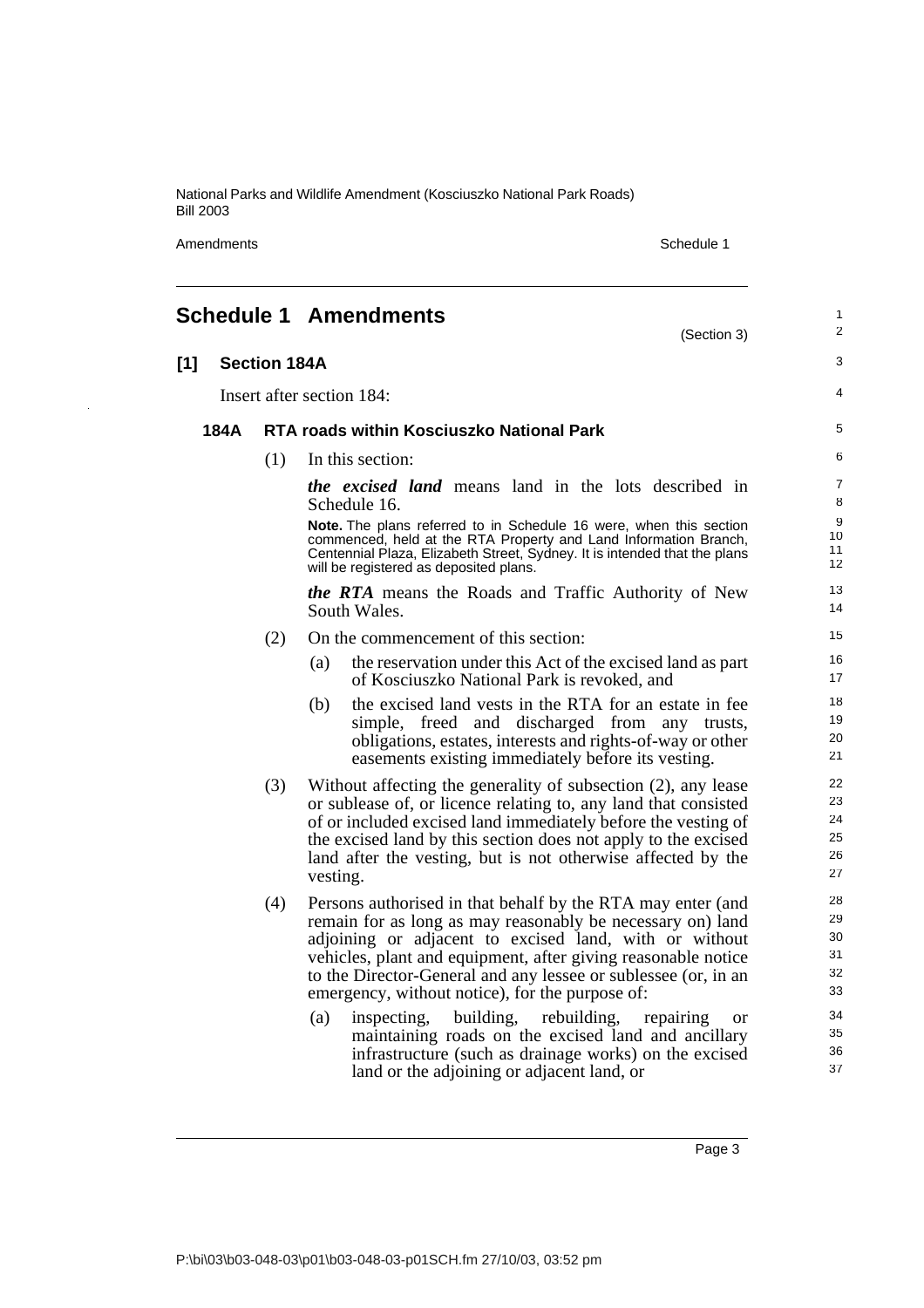Schedule 1 Amendments

(b) inspecting, placing, replacing, removing, repairing, maintaining or augmenting devices on the adjoining or adjacent land that measure hydrological features or land movement relating to use of the excised land for the purpose of roads.

- (5) Despite any lease or licence entered into before or after the commencement of this section, any such ancillary infrastructure or device (whether or not a fixture) placed on the adjoining or adjacent land before or after the commencement of this section by a person authorised by the RTA:
	- (a) is the property of the RTA, and
	- (b) without giving rise to an action in nuisance, may remain and be used on that land.
- (6) No compensation is payable by the Minister, the RTA or any lessee, sublessee or licensee, or by any person claiming through any lessee, sublessee or licensee, as a consequence of the operation of subsection  $(2)$ ,  $(3)$ ,  $(4)$  or  $(5)$ .
- (7) For the purposes only of provisions of this Act and the regulations (including provisions relating to the control of traffic) that are necessary for park management purposes and the collection of fees for park use, the excised land is taken to be reserved as part of Kosciuszko National Park.
- (8) Subsection (7) does not have the effect of:
	- (a) preventing or restricting the carrying out of development for the purpose of roads on the excised land by or on behalf of the RTA, or
	- (b) restricting the operation of the road transport legislation with respect to roads or road related areas within the meaning of the *Road Transport (General) Act 1999* or the operation of the *Roads Act 1993* with respect to public roads, or
	- (c) authorising the erection of any device if the erection of the device is inconsistent with a function exercisable under the *Road Transport (Safety and Traffic Management) Act 1999* with respect to roads or road related areas within the meaning of that Act or under the *Roads Act 1993* with respect to public roads.